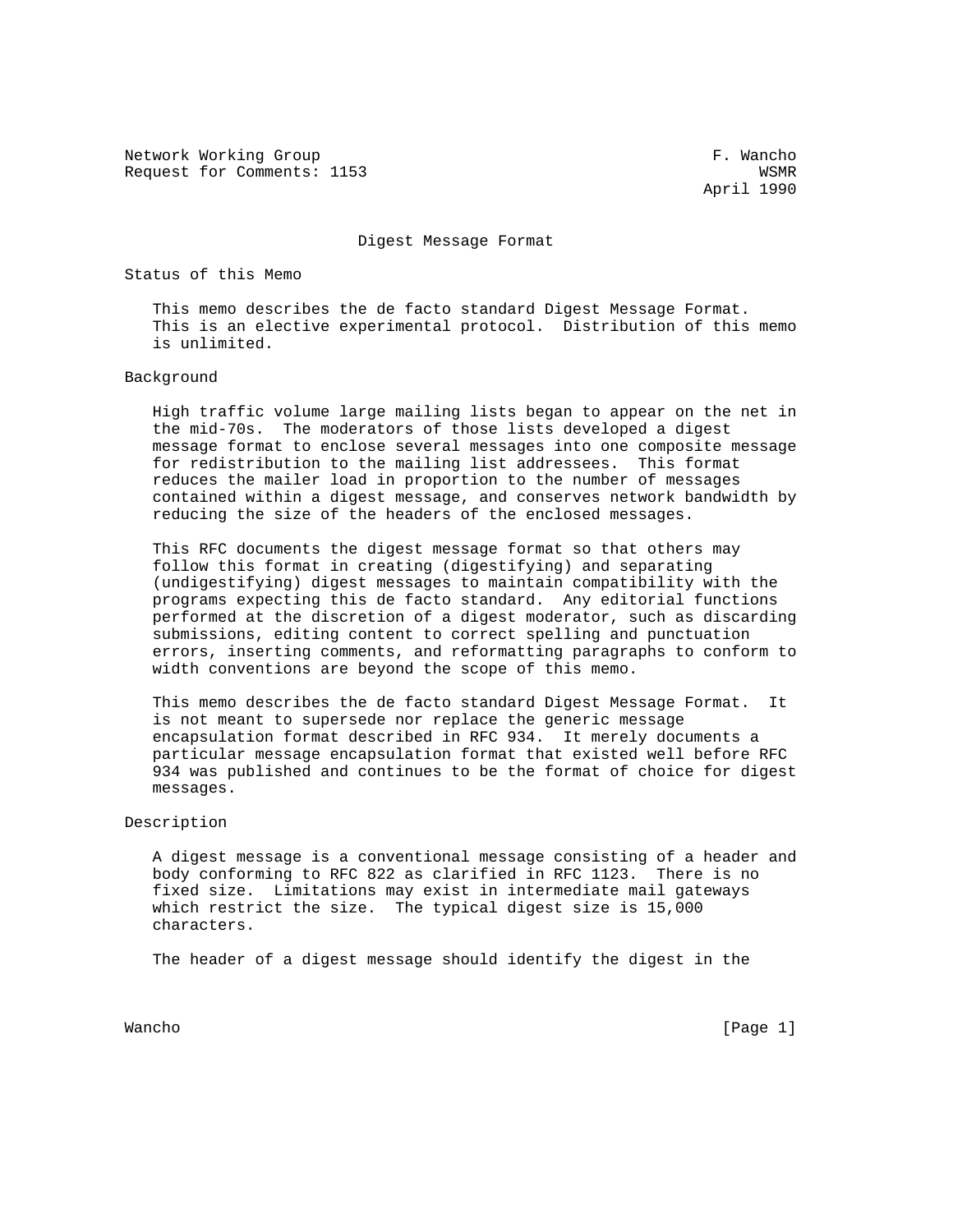Subject line by listname, the key word, Digest, the volume number (usually a sequential number either starting at 1 or the last two digits of the year and incremented by one starting with the first issue of the next calendar year), and an issue number starting at one for the first issue of a new calendar year.

 The body of a digest message must consist of a Preamble, one or more enclosed messages, and a Trailer.

 The Preamble usually contains a table of contents consisting of the subject line contents of the enclosed messages, usually indented or centered, and also may contain brief administrative or other announcements.

 The Preamble must be separated from the remainder of the message by a line of 70 hyphens followed by a blank line.

 Each enclosed message is a conventional message consisting of a header and body, separated by a blank line. If they exist in the original message header, the following lines must be retained as-is in the reconstructed header: Date:, From:, To:, Cc:, Subject:, Message-ID:, and Keywords:, rearranged to appear in that order. Retaining the Summary: line is optional. Lines include continuation lines as defined in the RFCs. All other header lines should be discarded, especially Received lines. All leading and trailing blank lines should be removed from the message body. The message body may be scanned to replace with a blank the first character of any lines of exactly and only 30 hyphens.

 Each enclosed message must be separated from the the remainder of the digest message by a blank line before and after a line of 30 hyphens.

 The Trailer immediately follows the blank line of message separator following the last enclosed message. The Trailer consists of two lines. The first line must begin with the words, End of, followed by the listname a blank and the word Digest which is usually followed by volume and issue number on the same line. The second and last line of the Trailer and the entire message is a line of asterisks serving to underline the line immediately above it.

## Example

 The following example serves as a template for a digest message conforming to this memo. It contains a header, and a body consisting of a Preamble, two enclosed messages, and a Trailer. fqhn means Fully Qualified Host Name. The Date: lines are examples only.

Wancho [Page 2]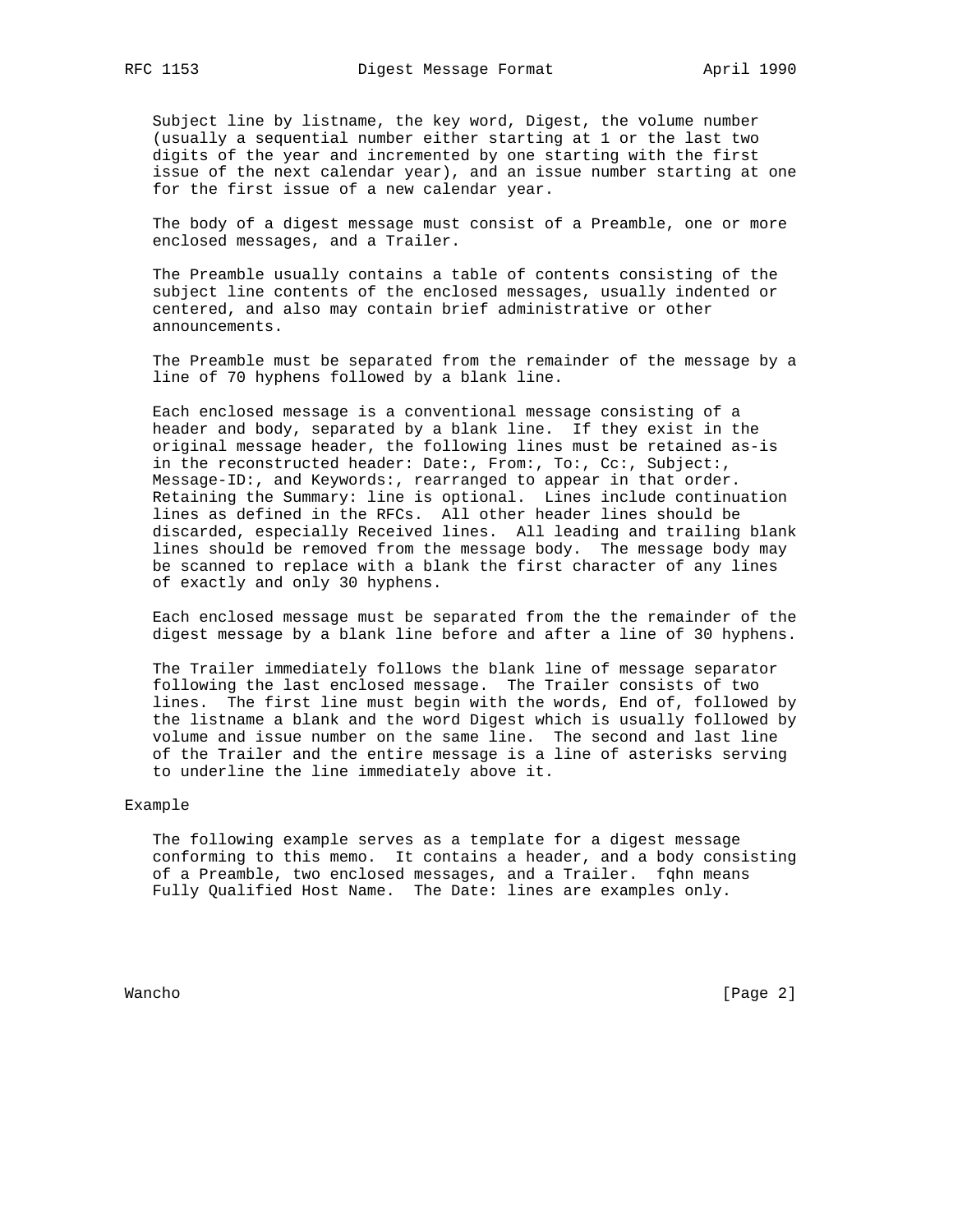Date: ddd, dd mmm yy hh:mm:ss zzz From: listname-REQUEST@fqhn Reply-To: listname@fqhn Subject: listname Digest Vyy #nn To: listname@fqhn listname Digest ddd, dd mmm yy Volume yy : Issue nn Today's Topics: Message One Subject Message Two Subject Administrivia: Messages from the list moderator or maintainer go here. ---------------------------------------------------------------------- Date: ddd, dd mmm yy hh:mm:ss zzz From: Joe User <username@fqhn> Subject: Message One Subject This is the message body of the first message. Joe ------------------------------ Date: ddd, dd mmm yy hh:mm:ss zzz From: Jane User <username@fqhn> Subject: Message Two Subject This is the body of message two. Jane ------------------------------ End of listname Digest Vyy Issue #nn

\*\*\*\*\*\*\*\*\*\*\*\*\*\*\*\*\*\*\*\*\*\*\*\*\*\*\*\*\*\*\*\*\*\*\*\*

Wancho [Page 3]